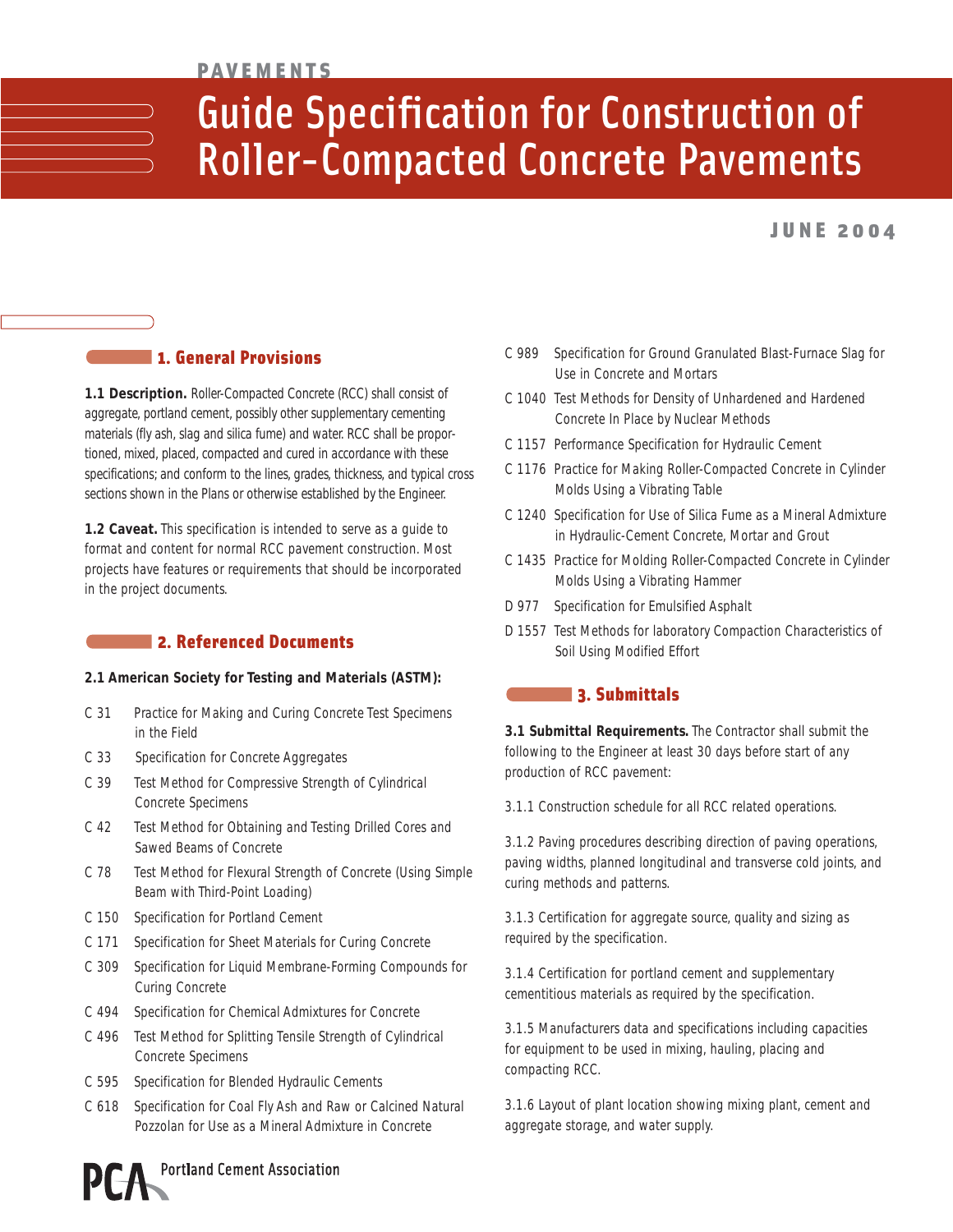## **PCA**

3.1.7 Proposed RCC Mix Design. If the proposed mix design is developed by the Contractor or there is a suggested change to the mix design, it must be submitted to the Engineer for approval at least four weeks prior to RCC construction. This mix design shall include details on aggregate gradation, cementitious materials, admixtures (if used), compressive and/or flexural strengths, and required moisture and density to be achieved.

## 4. Materials

**4.1 General.** All materials to be used for RCC pavement construction shall be approved by the Engineer based on laboratory tests or certifications of representative materials which will be used in the actual construction.

**4.2 Portland Cement.** Cement shall comply with the latest specifications for portland cement (ASTM C 150 and ASTM C 1157), or blended hydraulic cements (ASTM C 595 and ASTM C 1157)

**4.3 Aggregates.** Unless otherwise approved in writing by the Engineer, the quality of aggregates shall conform to ASTM C 33. The plasticity index of the aggregate shall not exceed five. Aggregates may be obtained from a single source or borrow pit, or may be a blend of coarse and fine aggregate. The aggregate shall be well-graded without gradation gaps and conform to the following gradation:

| Sieve Size        | Percent passing by weight |
|-------------------|---------------------------|
| $1"$ (25 mm)      | 100                       |
| $3/4$ " (19 mm)   | 90-100                    |
| $1/2$ " (12.5 mm) | $70-90$                   |
| $3/8$ " (9.5 mm)  | 60-85                     |
| No. 4 (4.75 mm)   | $40 - 60$                 |
| No. 16 (1.18 mm)  | $20 - 40$                 |
| No. 100 (150 µm)  | $6 - 18$                  |
| No. 200 (75 µm)   | $2 - 8$                   |

**4.4 Mineral Admixtures.** Mineral admixtures shall conform to the requirements of ASTM C 618 (flyash), ASTM C 989 (slag) and ASTM C 1240 (silica fume). Unless specifically directed by the Engineer, total mineral admixture content including the content in blended cements shall not exceed the weight of portland cement in the RCC mix.

**4.5 Chemical Admixtures.** Chemical admixtures including waterreducing and retarding admixtures shall conform to ASTM C 494 and must be approved by the Engineer prior to use.

**4.6 Water.** Water shall be clean, clear and free of acids, salts, alkalis or organic materials that may be injurious to the quality of the concrete. Non-potable water may be considered as a source for part or all of the water, providing the mix design indicates proof that the use of such water will not have any deleterious effect on the strength and durability properties of the RCC.

**4.7 Curing Compound.** Concrete curing compounds shall conform to ASTM C 309 or ASTM D 977.

## **5. Equipment**

**5.1 General.** All necessary equipment shall be on hand and approved by the Engineer before work will be permitted. Roller-compacted concrete shall be constructed with any combination of equipment that will produce a completed pavement meeting the requirements for mixing, transporting, placing, compacting, finishing, and curing as provided in this specification.

### **5.2 Mixing Plant.**

5.2.1 Location of Plant. The mixing plant shall be located within a 30 minute haul time from the RCC placement. With prior testing and Engineer's approval, a set retarding admixture may be used to extend the haul time.

5.2.2 Plant Capacity. The plant shall be capable of producing an RCC mixture in the proportions defined by the final approved mix design and within the specified tolerances. The capacity of the plant shall be sufficient to produce a uniform mixture at a rate compatible with the placement equipment. The volume of RCC material in the mixing chamber shall not be more than the rated capacity for dry concrete mixtures.<sup>1</sup> Multiple plants shall be supplied if a single plant can not provide an uninterrupted supply of RCC to the paver(s) during peak paving operations.

5.2.3 Pugmill Plant. A pugmill plant shall be a central plant with a twin shaft pugmill mixer, capable of batch or continuous mixing, equipped with synchronized metering devices and feeders to maintain the correct proportions of aggregate, cement, mineral admixture and water. Other pugmill plant requirements are as follows:

5.2.3.1 Aggregate Storage. If previously blended aggregate is furnished, storage may be in a stockpile from which it is fed directly to a conveyor feeding the mixer. If aggregate is furnished in two or more size groups, aggregate separation must be provided at the stockpiles.

5.2.3.2 Aggregate bins shall have a feed rate controlled by a variable speed belt, or an operable gate calibrated to accurately deliver any specified quantity of material. If two or more aggregate size stockpile sources are used, the feed rate from each bin shall be readily adjustable to change aggregate proportions, when required. Feed rate controls must maintain the established proportions of aggregate from each stockpile bin when the combined aggregate delivery is increased or decreased.

5.2.3.3 Plant Scales. Plant scales for any weigh box or hopper shall be either of beam or springless-dial type, and be sensitive to 0.5 per-

<sup>1.</sup> Because of the very dry consistency of RCC, the batch volume of mixed material especially for drum mixers may need to be less than the manufacture's rated capacity of the mixer for conventional concrete.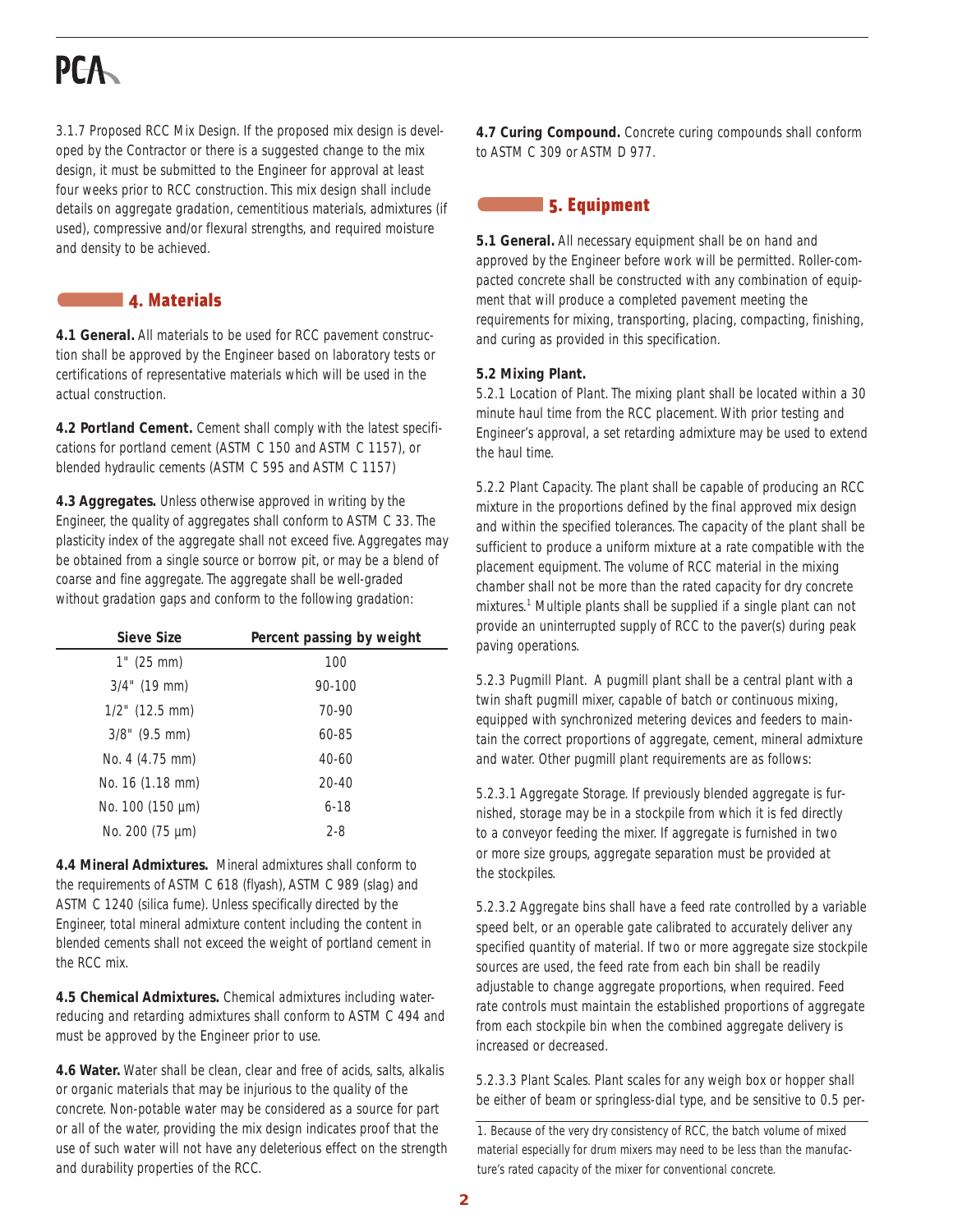cent of the maximum load required. Beam-type scales shall have a separate beam for each aggregate size, with a single telltale actuated for each beam, and a tare beam for balancing hopper. Belt scales shall be of an approved design. Standard test weights accurate to plus or minus 0.1 percent shall be provided for checking plant scales.

5.2.3.4 Cement and Mineral Admixture Material Storage. Separate and independent storage silos shall be used for portland cement and mineral admixture. Each silo must be clearly identified to avoid confusion during silo loadings. If the Contractor chooses to preblend the cementitious material he must employ blending equipment acceptable to the Engineer and demonstrate, with a testing plan, the ability to successfully produce a uniform blended material meeting the mix design requirements. Testing of the preblended cementitious material shall be done on a daily basis to assure both uniformity and proper quantities.

5.2.3.5 Cement and Mineral Admixture Feed Unit. Satisfactory means of dispensing portland cement and mineral admixture, volumetrically or by weight, shall be provided to assure a uniform and accurate quantity of cementitious material enters the mixer.

5.2.3.6 Water Control Unit. Required amount of water for the approved mix shall be measured by weight or volume. The unit shall be equipped with an accurate metering device. The water flow shall be controlled by a meter, valve or other approved regulating device to maintain uniform moisture content in the mixture.

5.2.3.7 Surge Hopper. For continuous operating pugmills, a surge hopper attached to the end of the final discharge belt shall be provided to temporarily hold the RCC discharge to allow the plant to operate continuously.

5.2.4 Rotary Central-Mix Drum Plant. A rotary drum batch mixer shall be capable of producing a homogeneous mixture, uniform in color and having all coarse aggregate coated with cementitious paste. The mixer shall be equipped with batching equipment to meet the following requirements:

5.2.4.1 The amounts of cement, mineral admixture and aggregate entering into each batch of RCC shall be measured by direct weighing equipment. Weighing equipment shall be readily adjustable to compensate for the moisture content of the aggregate or for changing the proportionate batch weights, and shall include a visible dial or equally suitable device which will accurately register the scale load from zero to full capacity. The cement and mineral admixture may be weighed separately or cumulatively in the same hopper on the same scale, provided the cement is weighed first.

5.2.4.2 Bulk cement and mineral admixture weigh hoppers shall be equipped with vibrators to operate automatically and continuously while weighing hoppers are being dumped. The weigh hopper shall have sufficient capacity to hold not less than 10 percent in excess of the cementitious material required for one batch.

5.2.4.3 The amount of water entering each batch of RCC shall be measured by weight or volume. The equipment shall be capable of measuring the water to within a tolerance of plus or minus one percent and shall be equipped with an accurate gauge or dial measuring device. During batching, water shall be admitted to the mixer only through the water measuring device and then only at time of charging.

5.2.4.4 Drum mixers shall be equipped with an accurate clock or timing device, capable of being locked, for visibly indicating the time of mixing after all the materials, including the water, are in the mixer.

5.2.5 Alternative Mixing Equipment. Other types of batching and mixing equipment and configurations including dry batch plants and concrete truck mixers may be used with the approval of the Engineer. The Contractor must demonstrate that the mixing equipment has the ability to produce a consistent, well-blended, non-segregated RCC mix satisfying the minimum capacity requirements of Section 5.2.2 and within the tolerance limits as specified in Section 6.3.2.

#### **5.3 Paver.**

5.3.1 RCC shall be placed with a high-density or conventional asphalt type paver subject to approval by the Engineer. The paver shall be capable of placing RCC to a minimum of 85% of the maximum wet density in accordance with ASTM D 1557 or equivalent test method. The paver shall be of suitable weight and stability to spread and finish the RCC material, without segregation, to the required thickness, smoothness, surface texture, cross-section and grade.

5.3.2 Alternative Paving Equipment. Any alternative paving equipment such as graders and dozers must be approved by the Engineer prior to use. The equipment shall be capable of producing a finished product that results in a smooth, continuous surface without segregation, excessive tearing, or rock pockets.

#### **5.4 Compactors.**

5.4.1 Self-propelled steel drum vibratory rollers having a minimum static weight of 10 tons (9.07 metric tons) shall be used for primary compaction. For final compaction either a steel drum roller, operated in a static mode, or a pneumatic-tire roller shall be utilized.

5.4.2 Walk-behind vibratory rollers or plate tampers shall be used for compacting areas inaccessible to the large rollers.

**5.5 Haul Trucks.** Trucks for hauling the RCC material from the plant to the paver shall have covers available to protect the material from rain or excessive evaporation. The number of trucks shall be sufficient to ensure adequate and continuous supply of RCC material to the paver.

**5.6 Water Trucks.** At least one water truck, or other similar equipment, shall be on-site and available for use throughout the paving and curing process. Such equipment shall be capable of evenly applying a fine spray of water to the surface of the RCC without damaging the final surface.

**5.7 Inspection of Equipment.** Before start-up, the Contractor's equipment shall be carefully inspected. Should any of the equipment fail to operate properly, no work shall proceed until the deficiencies are corrected.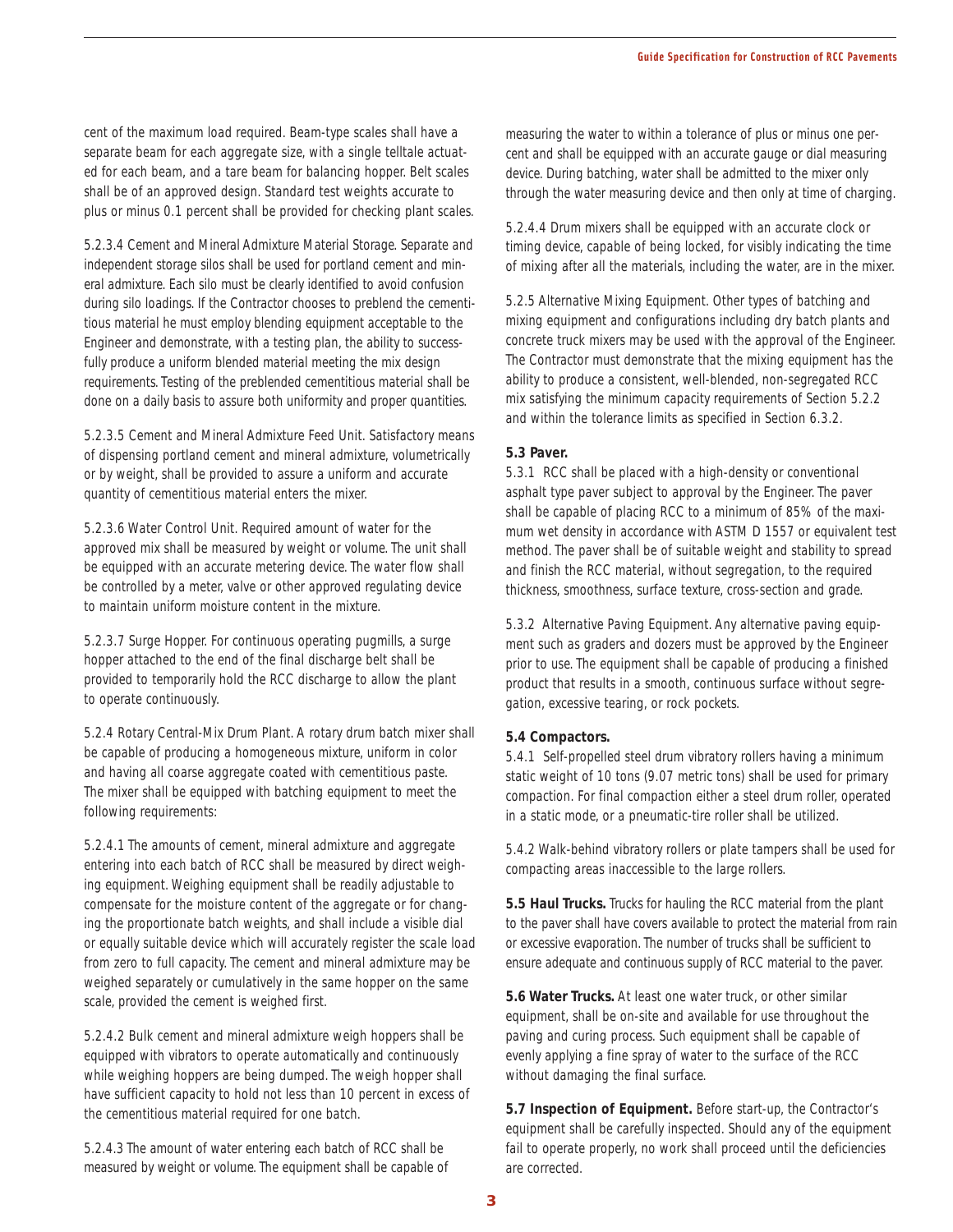# **PCA**

**5.8 Access for Inspection and Calibration.** The Engineer shall have access at all times to any plant, equipment or machinery to be used on this project in order to check calibration, scales, controls or operating adjustments.

## **6. Construction Requirements**

**6.1 Preparation of Subgrade/Subbase.**<sup>2</sup> Before RCC processing begins, the area to be paved shall be graded and shaped to the lines and grades as shown in the Plans or as directed by the Engineer. During this process any unsuitable soil or material shall be removed and replaced with acceptable material. The subgrade shall be uniformly compacted to a minimum of 95% of the maximum dry density in accordance with ASTM D 1557. The Contractor shall check for any soft or yielding subgrade areas by proof rolling with a loaded dump truck or pneumatic-tire roller over the entire area to be paved. All soft or yielding subgrade areas shall be corrected and made stable before RCC construction begins. If a subbase is shown on the Plans, it shall be uniformly compacted to a minimum of 95% of the maximum dry density in accordance with ASTM D 1557.

## **6.2 Test Section (Optional).**

6.2.1 At least 30 days before the start of paving operations, the Contractor shall construct a test section using the trial mix design. This test pavement will allow the Engineer to evaluate the strength of the RCC material, methods of construction, curing process and surface conditions of the completed test pavement. The test section shall be at least 50 feet (15 meters) long and a minimum of two paver widths wide. It shall be located in a non-critical area or as indicated on the Plans. The test pavement will be constructed over an extended period to demonstrate the construction of cold joints in both a longitudinal and transverse direction, as well as fresh joint construction.

6.2.2 The equipment, materials and techniques used to construct the test section shall be that which will be used to construct the main RCC pavement.

6.2.3 During construction of the test section the Contractor will establish an optimum rolling pattern and procedure for obtaining a density of not less than 98% of the maximum wet density in accordance with ASTM D 1557 or equivalent test method. In addition, the Contractor must also demonstrate the ability to achieve a smooth, hard, uniform surface free of excessive tears, ridges, spalls and loose material.

## 6.2.4 Strength Testing (Optional Tests).

6.2.4.1 Field Cast Specimens. Specimens shall be prepared in accordance with ASTM D 1557, ASTM C 1435, or ASTM C 1176. Cure and transport specimens to the laboratory in accordance with ASTM C 31. Specimens shall be tested for splitting tensile strength (ASTM C 496) and compressive strength (ASTM C 39) at 7, 14, and 28 days of age.

2. Preparation of the subgrade/subbase is frequently the responsibility of excavation/grading contractor.

6.2.4.2 Cores and Beams. The test section shall be cured at least 5 days prior to extracting cores and beams for testing. The cores and beams shall be obtained in accordance with ASTM C 42. The cores will be tested for splitting tensile strength (ASTM C 496) and compressive strength (ASTM C 39) at 7, 14 and 28 days of age. In addition, 6x6x21 in. (150x150x525 mm) beams will be sawn from the test section and flexural strength at 7, 14 and 28 days will be determined in accordance with ASTM C 78. All coring, cutting and testing of the test section shall be paid for by the Owner.

### **6.3 Mixing Process.**

6.3.1 General. Except for minor variations in moisture content, the same mixture proportions shall be used for the entire project, unless otherwise stated in the project documents. The water content shall be varied by the Contractor, as necessary, to provide a consistency that is most conducive to effective placement and compaction. If during mixing there is a change in the type or source of cementitious materials, or aggregates, the mixing must be suspended, and a new mix design shall be developed.

6.3.2 Mixture Ingredient Tolerances. The mixing plant must receive the quantities of individual ingredients to within the following tolerances:

| Material               | Variation in % by Weight |
|------------------------|--------------------------|
| Cementitious materials | $+/- 2.0$                |
| Water                  | $+/- 3.0$                |
| Aggregates             | $+/- 4.0$                |

6.3.3 Mixing time will be that which will assure complete and uniform mixing of all ingredients. For drum mixers and dry batch facilities, the time of mixing shall be determined from uniformity test results.

6.3.4 All material must be discharged before recharging. The mixing chamber and mixer blade surfaces must be kept free of hardened RCC or other buildups. Mixer blades shall be checked routinely for wear and replaced if wear is sufficient to cause inadequate mixing.

6.3.5 Plant Calibration. Prior to commencement of RCC production, the Contractor shall carry out a complete and comprehensive calibration of the plant in accordance with the manufacturer's recommended practice. All scales, containers and other items necessary to complete the calibration shall be provided by the Contractor. After completion of the initial calibration, the plant shall be recalibrated as directed by the Engineer.

6.3.6 Daily Reports. The Contractor shall supply daily plant records of production and quantities of materials used that day to the Engineer.

**6.4 Transportation.** The transportation of the RCC pavement material from the plant to the areas to be paved shall be in dump trucks fitted and equipped, when necessary, with retractable protective covers for protection from rain or excessive evaporation. The trucks shall be dumped clean with no buildup or hanging of RCC material. For paver placed RCC, the dump trucks shall deposit the RCC material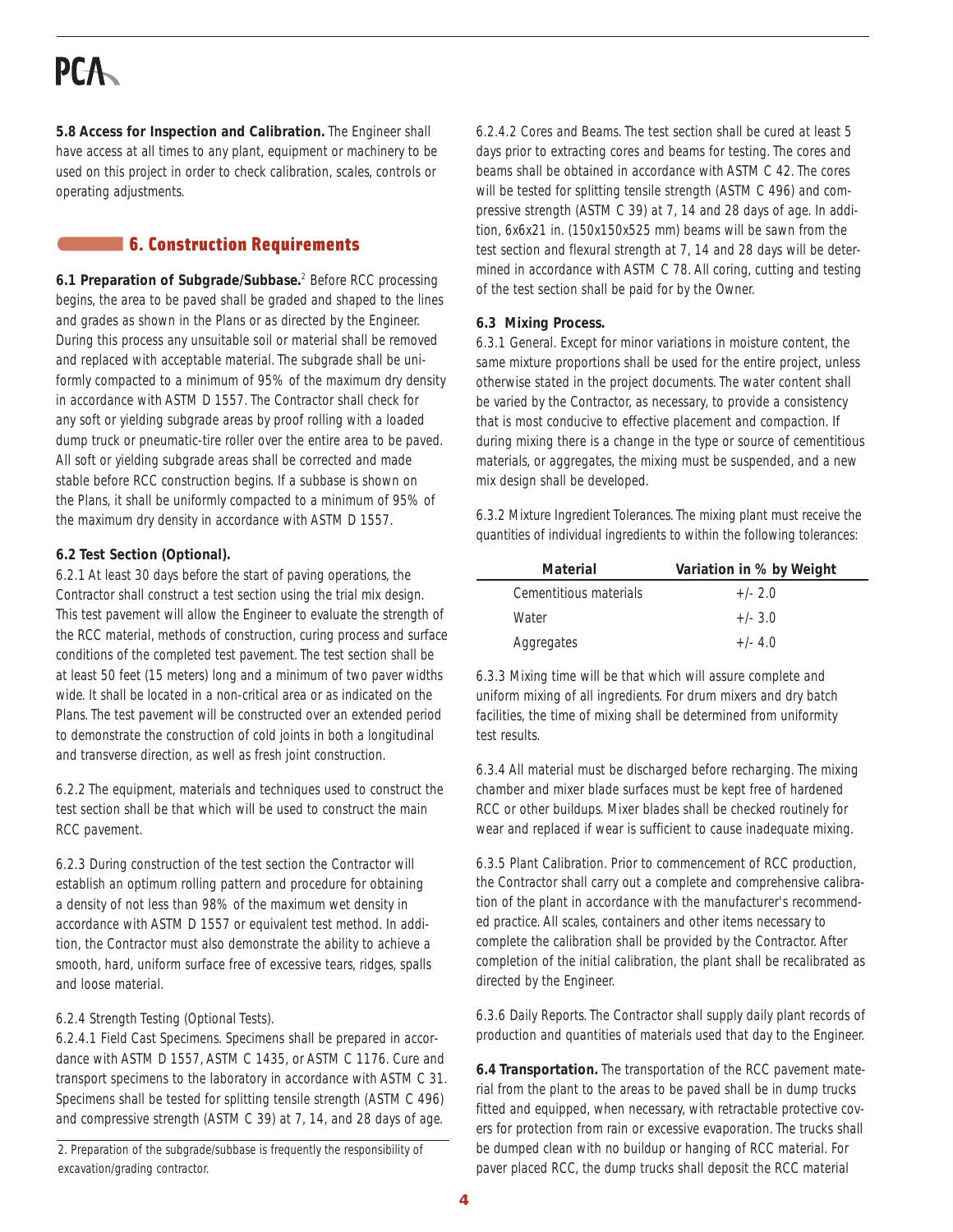directly into the hopper of the paver or into a secondary material distribution system which deposits the material into the paver hopper. Dump truck delivery must be scheduled so that RCC material is spread and compacted within the specified time limits.

#### **6.5 Placing.**

6.5.1 Condition of the Subgrade/Subbase. Prior to RCC placement, the surface of the subgrade/subbase shall be clean and free of foreign material, ponded water and frost prior to the placement of the RCC pavement mixture. The subgrade/subbase must be uniformly moist at the time of RCC placement. If sprinkling of water is required to remoisten certain areas, the method of sprinkling shall not be such that it forms mud or pools of free-standing water. Prior to placement of RCC, the subgrade/subbase shall be checked for proper density and soft or yielding areas and these areas shall be corrected as specified in Section 6.1.

6.5.2 Paver Requirements. RCC shall be placed with an approved paver as specified in Section 5.3 and shall meet the following requirements:

6.5.2.1 The quantity of RCC material in the paver shall not be allowed to approach empty between loads. The material shall be maintained above the auger shaft at all times during paving.

6.5.2.2 The paver shall operate in a manner that will prevent segregation and produce a smooth continuous surface without tearing, pulling or shoving. The spread of the RCC shall be limited to a length that can be compacted and finished within the appropriate time limit under the prevailing air temperature, wind, and climatic conditions.

6.5.2.3 The paver shall proceed in a steady, continuous operation with minimal starts and stops. Paver speed during placement operations shall not exceed the speed necessary to ensure that minimum density requirements as specified in Section 5.3.1 are met and surface distress is minimized.

6.5.2.4 The surface of the RCC pavement once it leaves the paver shall be smooth, uniform and continuous without excessive tears, ridges or aggregate segregation.

6.5.3 Lift Thickness. Lift thickness of compacted RCC pavement shall be as indicated on the Plans. If RCC pavements are to be constructed in a thickness greater than 10 inches (250 mm), the use of two lifts shall be utilized. No lift shall be less than 4 inches (100 mm).

6.5.4 Adjacent Lane Placement. Adjacent paving lanes shall be placed within 60 minutes. If more than 60 minutes elapses between placement of adjacent lanes, the vertical joint must be considered a cold joint and shall be prepared in accordance with Section 6.8.2. At the Engineer's discretion, this time may be increased or decreased depending on the use of set retarding admixtures or the ambient weather conditions of temperature, wind, and humidity.

6.5.5 Multiple Lift Placement. For multiple lift placement, the total pavement thickness shall be as shown on the Plans, and the

Contractor shall submit his method of placement and lift thickness as part of a paving plan subject to approval by the Engineer. In multiple lift construction, the second lift must be placed within 60 minutes of the completion of the first lift. If more than 60 minutes has elapsed, the interface between the first and second lifts shall be considered a cold joint and shall be prepared in accordance with Section 6.8.3.1. At the discretion of the Engineer, this time may be increased or decreased depending on the use of set retarding admixtures or the ambient weather conditions of temperature, wind and humidity.

6.5.6 Hand Spreading. Broadcasting or fanning the RCC material across areas being compacted will not be permitted. Such additions of material may only be done immediately behind the paver and before any compaction has taken place. Any segregated coarse aggregate shall be removed from the surface before rolling.

6.5.7 Segregation. If segregation occurs in the RCC during paving operations the spreading shall cease until the cause is determined and corrected.

6.5.8 RCC placement shall be done in a pattern so that the curing water from the previous placements will not pose a runoff problem on the fresh RCC surface or on the subbase layer.

6.5.9 Paving Inaccessible Areas. Areas inaccessible to either paver or roller may be placed by hand and compacted with equipment specified in Section 5.4.2. Compaction of these areas must satisfy minimum density requirements as specified in Section 6.7.7. An alternate and preferred method for paving inaccessible areas is to use cast-inplace, air-entrained concrete with a minimum compressive strength of 4000 psi (27 MPa) or as specified by the Engineer. In areas that may be subjected to high load transfer, the Engineer may require the cast-in-place concrete to be doweled into the RCC.

6.5.10 Placement of RCC with graders, dozers or other alternative paving equipment as specified in Section 5.3.2 shall meet the requirements of paver placed RCC where applicable.

#### **6.6 Weather Conditions.**

6.6.1 Cold Weather Precautions. RCC material shall not be placed on any surface containing frost or frozen material or when the air temperature is below 40°F (4°C), except when the air temperature is at least 35°F (2°C) and rising. When the air temperature is expected to fall below 40°F (4°C), the Contractor must present to the Engineer a detailed proposal for protecting the RCC pavement. This proposal must be accepted by the Engineer before paving operations may be resumed. A sufficient supply of protective material such as insulating blankets, plastic sheeting, straw, burlap or other suitable material shall be provided by the Contractor at his expense. The methods and materials used shall be such that a minimum temperature of 40°F (4°C) at the pavement surface will be maintained for a minimum of five days. Approval of the Contractor's proposal for frost protection shall not relieve the Contractor of the responsibility for the quality and strength of the RCC placed during cold weather. Any RCC that freezes shall be removed and replaced at the Contractors expense.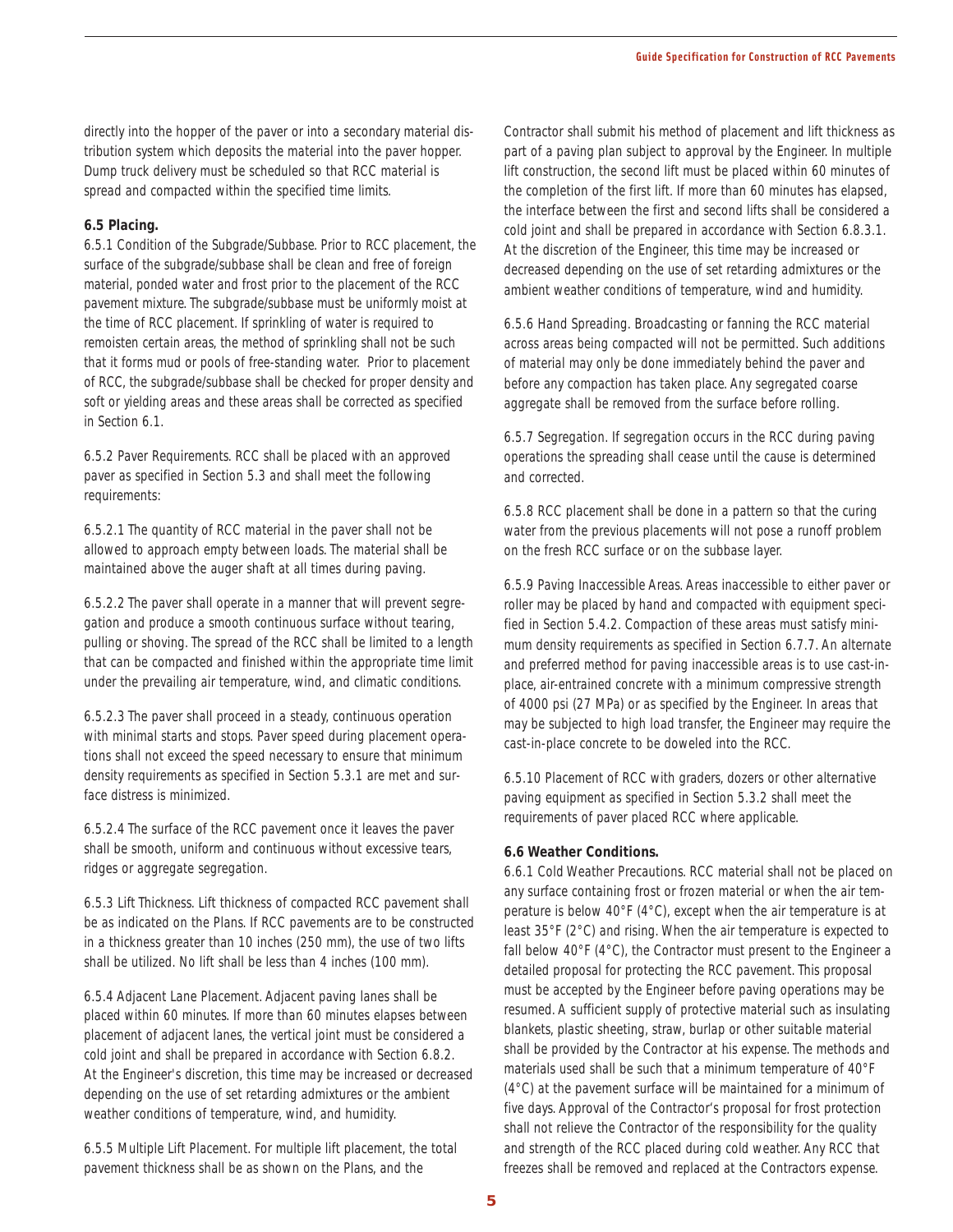# **PCA**

6.6.2 Hot Weather Precautions. During periods of hot weather or windy conditions, special precautions shall be taken to minimize moisture loss due to evaporation. Under conditions of excessive surface evaporation due to a combination of air temperature, relative humidity, concrete temperature and wind conditions, the Contractor must present to the Engineer a detailed proposal for minimizing moisture loss and protecting the RCC. Precautions may include cooling of aggregate stockpiles by use of a water spray, protective covers on dump trucks, temporary wind breaks to reduce wind effect, cooling of concrete mix water, and decreasing the allowable time between mixing and final compaction.

6.6.3 Rain Limitations. No placement of RCC pavement shall be done while it is raining hard enough to be detrimental to the finished product. Placement may continue during light rain or mists provided the surface of the RCC pavement is not washed-out or damaged due to tracking or pickup by dump trucks or rollers. Dump truck covers must be used during these periods. The Engineer will be the sole judge as to when placement must be stopped due to rain.

#### **6.7 Compaction.**

6.7.1 Compaction shall begin immediately behind the placement process and shall be completed within 60 minutes of the start of plant mixing. The time may be increased or decreased at the discretion of the Engineer depending on use of set retarding admixtures or ambient weather conditions of temperature, wind and humidity.

6.7.2 Rolling. The Contractor shall determine the sequence and number of passes by vibratory and non-vibratory rolling to obtain the minimum specified density and surface finish. Rollers shall only be operated in the vibratory mode while moving. Pneumatic-tire rollers may be used during final compaction to knead and seal the surface.

6.7.3 Rolling Longitudinal and Transverse Joints. The roller shall not operate within 12 in. (300 mm) of the edge of a freshly placed lane until the adjacent lane is placed. Then both edges of the two lanes shall be rolled together within the allowable time. If a cold joint is planned, the complete lane shall be rolled and cold joint procedures, as specified in Section 6.8.2 shall be followed.

6.7.4 Longitudinal joints shall be given additional rolling as necessary to produce the specified density for the full depth of the lift and a tight smooth transition occurs across the joint. Any uneven marks left during the vibrating rolling shall be smoothed out by non-vibrating or rubber tire rolling. The surface shall be rolled until a relatively smooth, flat surface, reasonably free of tearing and cracking is obtained.

6.7.5 Speed of the rollers shall be slow enough at all times to avoid displacement of the RCC pavement. Displacement of the surface resulting from reversing or turning action of the roller shall be corrected immediately.

6.7.6 Areas inaccessible to large rollers shall be treated as specified in Section 6.5.9.

6.7.7 Density Requirements. In-place field density tests shall be performed in accordance with ASTM C 1040, direct transmission, as soon as possible, but no later than 30 minutes after completion of rolling. Only wet density shall be used for evaluation. The required density shall be not less than 98% of the maximum wet density obtained by ASTM D 1557 or equivalent test method based on a moving average of five consecutive tests with no test below 96%.

### **6.8 Joints.**

6.8.1 Fresh Vertical Joints. A vertical joint shall be considered a fresh joint when an adjacent RCC lane is placed within 60 minutes of placing the previous lane, with the time adjusted depending on use of retarders or ambient conditions. Fresh joints do not require special treatment.

6.8.2 Cold Vertical Joints. Any planned or unplanned construction joints that do not qualify as fresh joints shall be considered cold joints and shall be treated as follows:

6.8.2.1 Longitudinal and Transverse Cold Joints. Formed joints that do not meet the minimum density requirements of Section 6.7.7 and all unformed joints shall be cut vertically for the full depth. The vertical cut shall be at least 6 in (150 mm) from the exposed edge. Cold joints cut within two hours of placement may be cut with an approved wheel cutter, motor grader or other approved method provided that no significant edge raveling occurs. Cold joints cut after two hours of placement shall be saw cut 1/4 to 1/3 depth of the RCC pavement with the rest removed by hand or mechanical equipment. Any modification or substitution of the saw cutting procedure must be demonstrated to and accepted by the Engineer. All excess material from the joint cutting shall be removed.

6.8.2.2 Prior to placing fresh RCC mixture against a compacted cold vertical joint, the joint shall be thoroughly cleaned of any loose or foreign material. The vertical joint face shall be wetted and in a moist condition immediately prior to placement of the adjacent lane.

6.8.3 Fresh Horizontal Joints. For multi-layer construction a horizontal joint shall be considered a fresh joint when a subsequent RCC lift is placed within 60 minutes of placement of the previous lift. This time may be adjusted at the discretion of the Engineer depending on use of retarders or ambient weather conditions. Fresh joints do not require special treatment other than cleaning the surface of all loose material and moistening the surface prior to placement of the subsequent lift.

6.8.3.1 Horizontal Cold Lift Joints. For horizontal cold joints the surface of the lift shall be kept continuously moist and cleaned of all loose material prior to placement of the subsequent lift. The Engineer may require other action such as use of a cement slurry or mortar grout between lifts. If supplementary bonding materials are used, they shall be applied immediately prior to placement of the subsequent lift.

6.8.3.2 RCC Pavement Joints at Structures. The joints between RCC pavement and concrete structures shall be treated as cold vertical joints.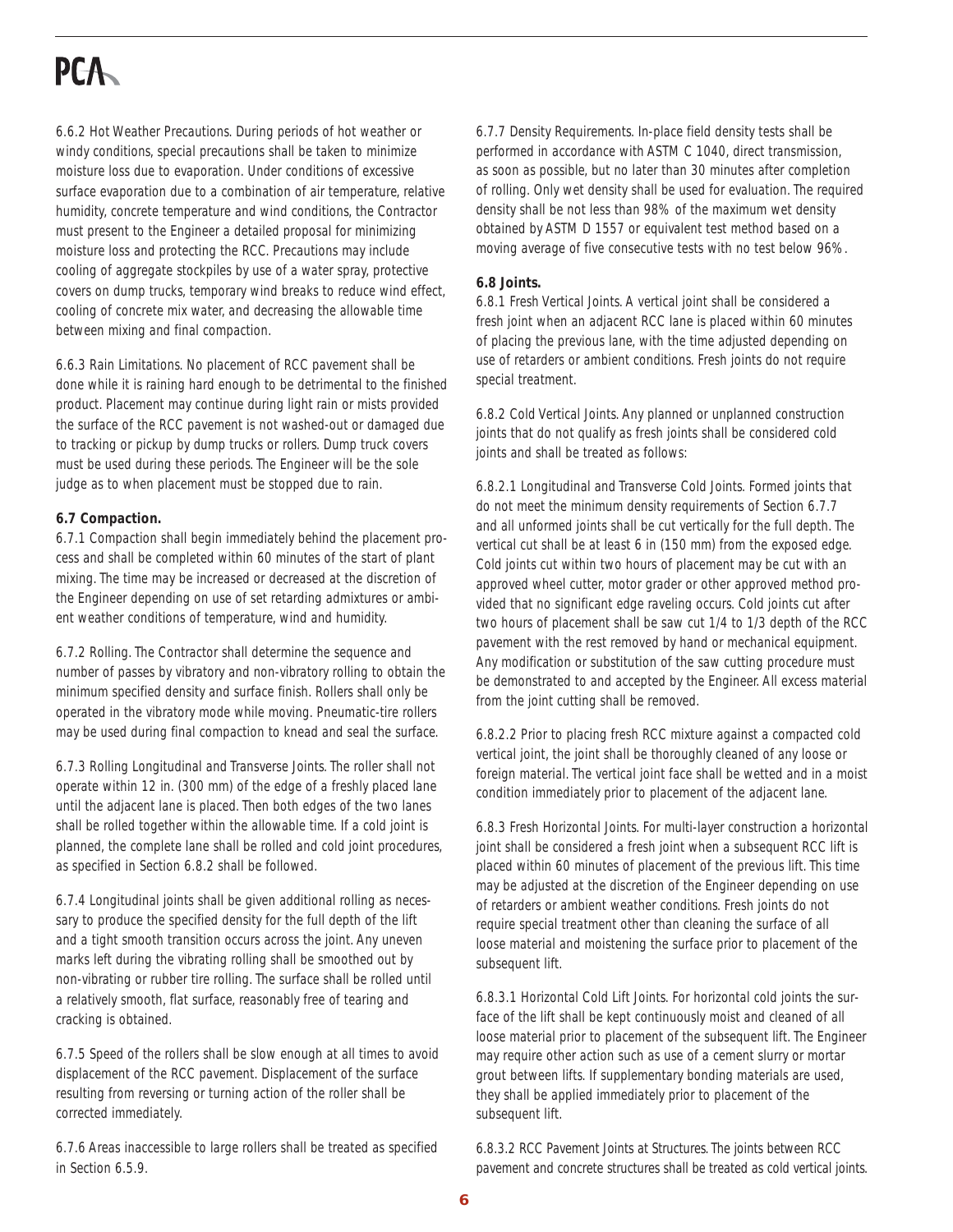6.8.4 Control Joints (Optional). Control joints may be constructed in the RCC pavement to induce cracking at pre-selected locations. Joint locations shall be shown on the Plans or as directed by the Engineer. Early entry saws should be utilized as soon as possible behind the rolling operation and set to manufacturer's recommendations. Conventionally cut control joints shall be saw cut to 1/4 depth of the compacted RCC pavement. Joints shall be saw cut as soon as those operations will not result in significant raveling or other damage to the RCC pavement.

#### **6.9 Finishing.**

6.9.1 Surface Smoothness. The finished surface of the RCC pavement, when tested with a 10 foot (3 meter) straight edge or crown surface template, shall not vary from the straight edge or template by more than 3/8 inch (10 mm) at any one point. When the surface smoothness is outside the specified surface tolerance the Contractor shall grind the surface to within the tolerance by use of selfpropelled diamond grinders. Milling of the final surface is not acceptable, unless it is for the removal of the pavement.

6.9.2 Thickness. The thickness of the RCC pavement shall not deviate from that shown on the plans or as directed by the Engineer by more than minus 1/2 inch (12.5 mm). Pavement of insufficient thickness shall be removed and replaced the full depth. No skin patches shall be accepted.

6.9.3 When surface irregularities are outside the tolerances cited above, the contractor shall grind the surface to meet the tolerance at no additional cost to the Owner.

**6.10 Curing.** Immediately after final rolling and compaction testing, the surface of the RCC pavement shall be kept continuously moist for 7 days or until an approved curing method is applied.

6.10.1 Water Cure. Water cure shall be applied by water trucks equipped with misting spray nozzles, soaking hoses, sprinkler system or other means that will assure a uniform moist condition to the RCC. Application of this moisture must be done in a manner that will not wash out or damage the surface of the finished RCC pavement.

6.10.2 Curing Compound. The specified membrane curing compound shall be applied in two separate applications at right angles to one another, with the first coat being allowed to become tacky before the second is applied. This application must ensure a uniform void-free membrane across the entire RCC pavement. If the application rate is found to be excessive or insufficient, the Contractor, with approval of the Engineer, can decrease or increase the application rate to a level which achieves a void-free surface without ponding.

6.10.3 Sheet Materials. Curing paper, plastic and other sheet materials for curing RCC shall conform to ASTM C 171. The coverings shall be held securely in place and weighted to maintain a close contact with the RCC surface throughout the entire curing period. The edges of adjoining sheets shall be overlapped and held in place with sand bags, planking, pressure adhesive tape, or other Engineer-approved method.

**6.11 Traffic.** The Contractor shall protect the RCC from vehicular traffic during the curing period. Completed portions of the RCC pavement may be opened to traffic after seven days or as approved by the Engineer.

**6.12 Maintenance.** The Contractor shall maintain the RCC pavement in good condition until all work is completed and accepted. Such maintenance shall be performed by the Contractor at his own expense.

## 7. Measurement and Payment

**7.1 Measurement.** The work described in this document will be measured (1) in square yards (square meters) of completed and accepted RCC pavement as determined by the specified lines, grades and cross sections shown on the Plans and (2) in cubic yards (cubic meters) or tons (metric tons) of mixed and hauled RCC material.

#### **7.2 Payment.**

7.2.1 The work described in this document will be paid for at the contract unit price per square yard (square meter) of completed and accepted RCC pavement. The price shall include placement, compaction, curing, inspection and testing assistance and all other incidental operations. Also payment shall be made at the contract unit price per cubic yard (cubic meter) or ton (metric tons) of mixed and hauled RCC material. The price shall include mixing, hauling and all material costs. Such payment shall constitute full reimbursement for all work necessary to complete the RCC pavement.

7.2.2 Test Section. If a test section is constructed, it will be paid for on a lump sum basis. Such payment shall constitute full reimbursement for all materials, labor, equipment, mobilization, demobilization, and all other incidentals necessary to construct the Test Section in accordance with Section 6.2.